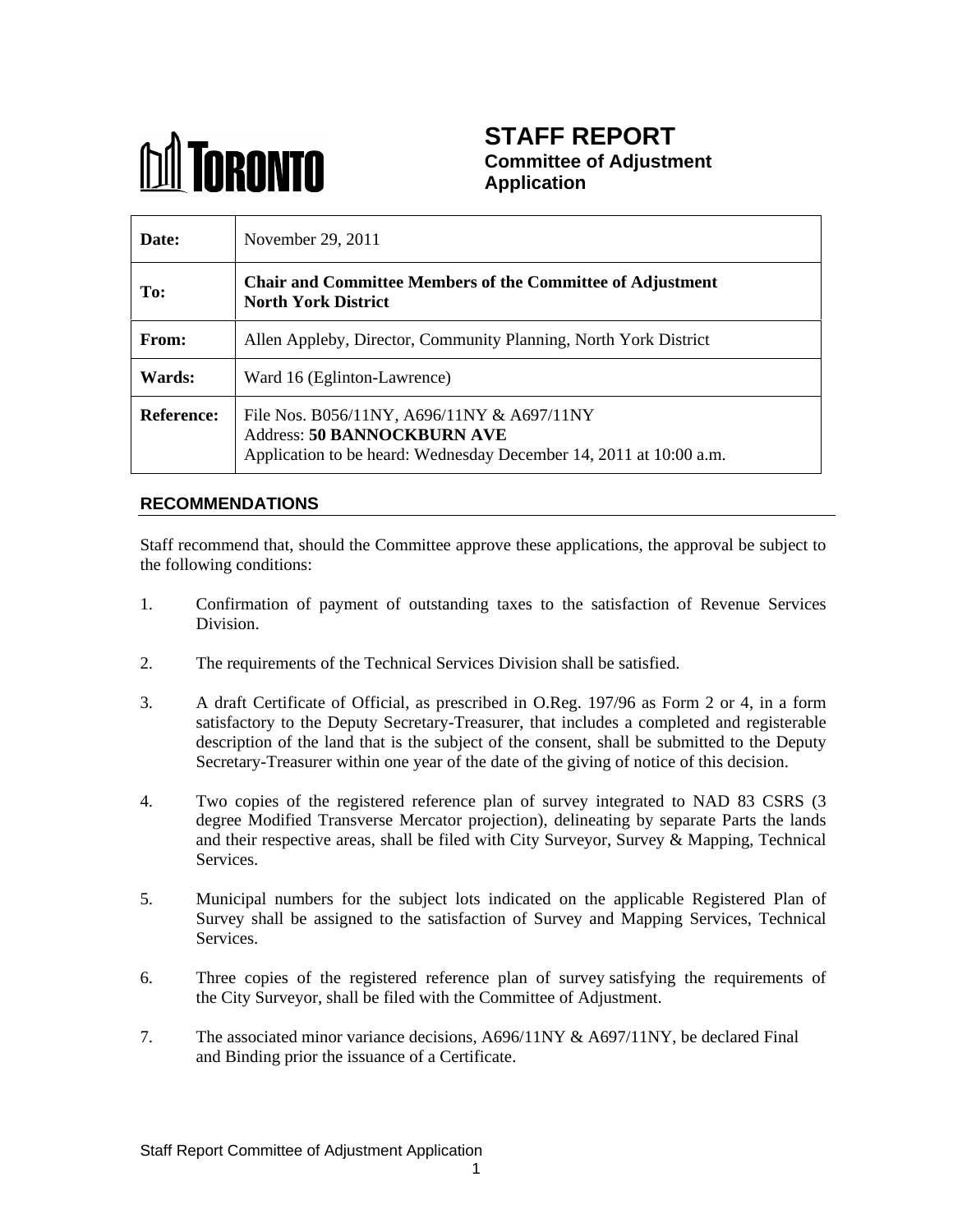8. Within ONE YEAR of the date of the giving of this notice of decision, the applicant shall comply with the above-noted conditions and prepare for electronic submission to the Deputy Secretary-Treasurer, the Certificate of Official, Form 2 or 4, O. Reg. 197/96.

### **APPLICATION**

This is an application for the division of a residential property into two parts for the creation of two new building lots.

The lands concerned have a total of 17.98m fronting the north side of Bannockburn Avenue, a depth of 39.66m and an area of 705.3m 2 . The lands presently contain the dwelling known municipally as 50 Bannockburn Avenue. The existing dwelling would be demolished and a new dwelling would be constructed on each of the proposed lots.

Lot 1, being Part 1 on the draft reference plan, would have 8.98m fronting the north side of Bannockburn Avenue, a depth of 39.66m and an area of 348.8m<sup>2</sup>. 2 . A construction of the construction of the construction of the construction of the construction of the construction of the construction of the construction of the construction of the construction of the construction of th

Lot 2, being Part 2 on the draft reference plan, would have 8.99m fronting the north side of Bannockburn Avenue, a depth of 39.66m and an area of  $356.5m^2$ . 2 a contract contract to the contract of the contract of the contract of the contract of the contract of the contract of the contract of the contract of the contract of the contract of the contract of the contract of the c . A construction of the construction of the construction of the construction of the construction of the construction of the construction of the construction of the construction of the construction of the construction of th

#### **REQUESTED VARIANCES TO THE ZONING BY-LAW:**

#### **A696/11NY - WEST 8.99M OF 50 BANNOCKBURN AVE (PART 2)**

#### **North York By-law 7625**

- 1. Proposed lot frontage and width of 8.99m WHEREAS a minimum lot frontage and width of 12m is required;
- 2. Proposed lot area of  $356.5m^2$ WHEREAS a minimum lot area  $371m^2$ ; ;<br>;
- 3. Proposed lot coverage of  $31.92\%$  (113.81m<sup>2</sup>) ) and the contract of  $\mathcal{L}$ WHEREAS a maximum lot coverage of  $30\%$  (106.96m<sup>2</sup>) is permitted; ) is permitted;
- 4. East side yard setback of 0.61m to the proposed dwelling WHEREAS a minimum setback of 1.2m is required;
- 5. Proposed building height of 9.29m WHEREAS a maximum building height of 8.8m is permitted;
- 6. Proposed building length of 16.15m WHEREAS a maximum building length of 15.3m is permitted; and
- 7. Proposed rear deck projection of 3.6m WHEREAS a maximum deck projection of 2.1m is permitted.

#### **A697/11NY - EAST 8.99M OF 50 BANNOCKBURN AVE (PART 1)**

#### **North York By-law 7625**

Staff Report Committee of Adjustment Application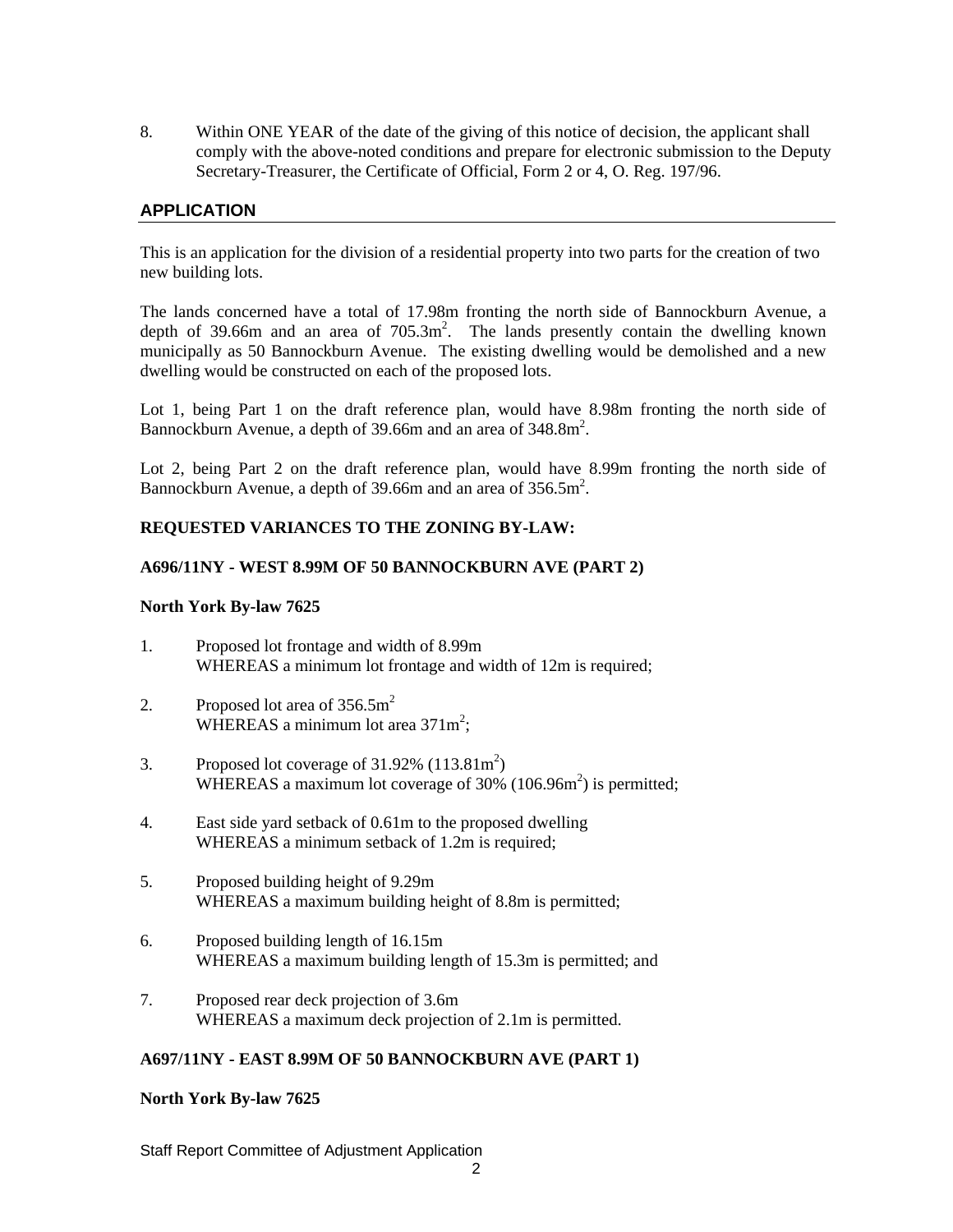- 1. Proposed lot frontage and width of 8.98m WHEREAS a minimum lot frontage and width of 12m is required;
- 2. Proposed lot area of  $348.8m^2$ WHEREAS a minimum lot area  $371m^2$ : ;<br>;
- 3. Proposed lot coverage of  $32.7\%$  (114.06m<sup>2</sup>) ) and the contract of  $\mathcal{L}$ WHEREAS a maximum lot coverage of  $30\%$  (104.64m<sup>2</sup>) is permitted; ) is permitted;
- 4. West side yard setback of 0.61m to the proposed dwelling WHEREAS a minimum setback of 1.2m is required;
- 5. Proposed building height of 9.34m WHEREAS a maximum building height of 8.8m is permitted;
- 6. Proposed building length of 16.15m WHEREAS a maximum building length of 15.3m is permitted;
- 7. Proposed finished first floor elevation of 2.97m WHEREAS a maximum finished first floor elevation of 1.5m is permitted;
- 8. Proposed balcony area (rear deck) of  $12.26m<sup>2</sup>$ WHEREAS a maximum balcony area of  $3.8m<sup>2</sup>$  is permitted;
- 9. The proposed number of storey is three (3) WHEREAS the maximum permitted number of storeys is two (2); and
- 10. Proposed east side yard setback of 0.15m to the exterior staircase and canopy WHEREAS a minimum setback of 0.6m is required.

## **COMMENTS**

The subject property is rectangular in shape and has existed in its current form since the 1950s on the northwest corner of Bannockburn Avenue and Clyde Avenue. The subject lands are designated *Neighbourhoods* in the Toronto Official Plan. *Neighbourhoods* are considered to be stable areas, however the Official Plan recognizes that *Neighbourhoods* are not static, meaning there will be change in these areas. It is expected that some physical change will occur in the form of enhancements, additions and infill housing. Development within *Neighbourhoods* will respect and reinforce the existing physical character of buildings, lot sizes, streetscapes and open space patterns in these areas.

Policy 4.1.5 outlines the criteria for development within *Neighbourhoods*. Development will respect and reinforce the existing physical character of the neighbourhood, with particular regard to:

- b) size and configuration of lots;
- c) heights, massing, scale and dwelling type of nearby residential properties;
- d) prevailing building type(s);
- e) prevailing patterns of rear and side yard setbacks and landscaped open space;

The Plan goes on to assert that no changes will be made through rezoning, minor variance, consent or other public action that are out of keeping with the physical character of the neighbourhood.

Staff Report Committee of Adjustment Application